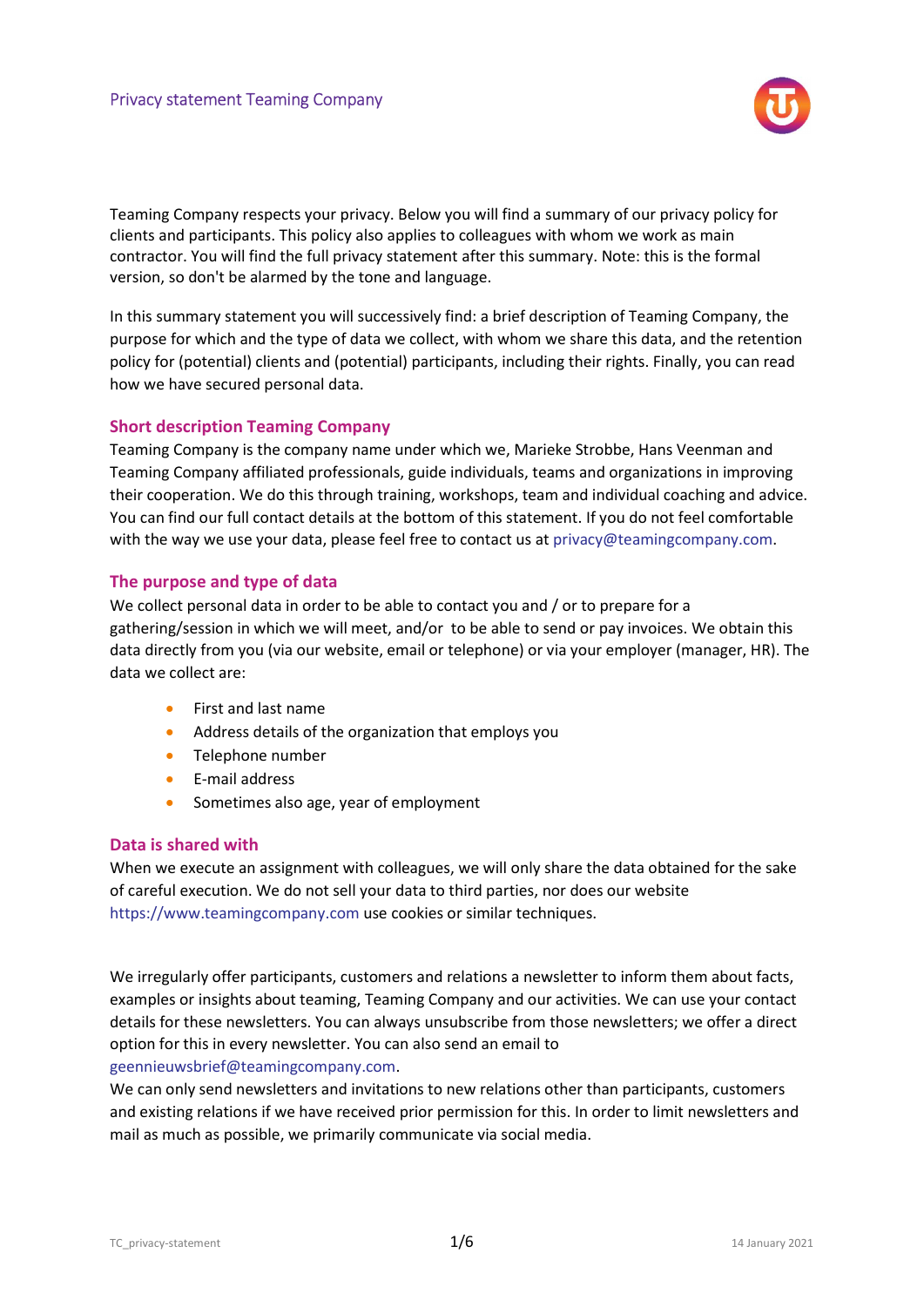

# Retention policy for (potential) participants

When you participate in our training courses, workshops and coaching, we only ask you or your employer to provide us with absolutely essential personal data such as your name, telephone number and email address.

Insights Discovery profiles are subject to the Insights Discovery privacy policy.

As a (potential) participant you have the right to information, inspection, rectification, oblivion, data portability and objection (for more information about all these rights, we refer to the website of the Dutch Data Protection Authority). Of course we prefer that you report a possible complaint to us (privacy@teamingcompany.com), but it is entirely your right to report your complaint directly to the Dutch Data Protection Authority. Click here to download the sample letter of objection.

## Data security

We store data on our hard drives and on Dropbox. Our laptops and phones can access the website. Both are only accessible via a pin code. The personal data that we use on our website https://teamingcompany.com and the site itself is secured via an SSL certificate.

If you feel that your data is not properly secured, or if you have indications of abuse, please contact us at privacy@teamingcompany.com.

## Full privacy statement

The full privacy statement can be found on the following pages.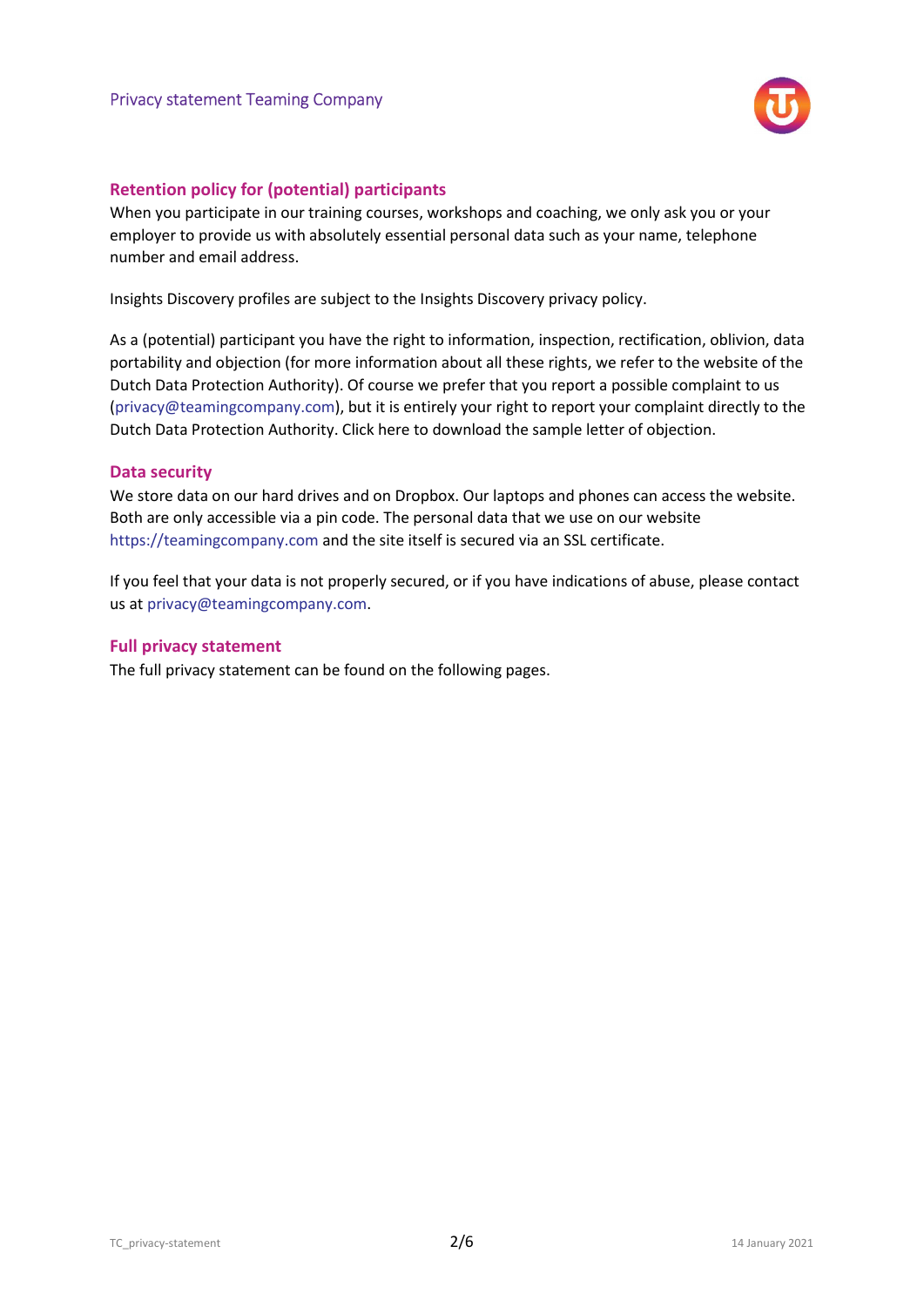# Privacy statement Teaming Company



# Privacy statement - full text

| <b>Definitions</b>      |                                                                                                                                                                                                                                                                                           |
|-------------------------|-------------------------------------------------------------------------------------------------------------------------------------------------------------------------------------------------------------------------------------------------------------------------------------------|
| <b>Teaming Company:</b> | Teaming Company is a trade name that is used by Hans Veenman / Nummer<br>22 BV (registered with the Chamber of Commerce under number 34 12 63 79)<br>and Marieke Strobbe / Strobbe Mens- en Organisatieontwikkeling (registered<br>with the Chamber of Commerce under number 34 19 87 24) |
| Owners:                 | Marieke Strobbe & Hans Veenman                                                                                                                                                                                                                                                            |
| Personal data:          | Name, company name, telephone number, email address, postal address,<br>invoice address, bank account number (as soon as you pay an invoice, we will<br>see your bank account number on the bank statement) and all personal data of<br>your relations that you entrust to us.            |
| Relationship:           | Customers, suppliers, service providers, contractors, principals, employees,<br>subscribers, collaboration partners, hired or hired employees with whom<br>Teaming Company has entered into a business agreement.                                                                         |

## Purposes of processing

Teaming Company uses and processes your personal data in order to be able to carry out the activities that match the objectives:

Guiding individuals, teams and organizations in their collaboration through training, workshops, team and individual coaching and advice.

We use your data to provide quality work. Unless you have indicated that you would like this, we will not send you direct mail.

NB We do not use your data for other purposes than is customary in a normal customer-supplier relationship; invoicing, information about changes of products, services or address, in order to be able to deliver goods or services, sending a newsletter, tax return.

Teaming Company uses your name, telephone number, e-mail address or other contact details of you or that you entrust to us, only for making agreements aimed at performing work that is in line with our business objectives.

In the event that our initial contact leads to a business relationship, your data will only be shared, if necessary, with third parties directly involved in the activities to shape this relationship in accordance with our common goals. These parties handle your data in accordance with current privacy legislation and in the same way as Teaming Company; this is laid down in an agreement with these parties.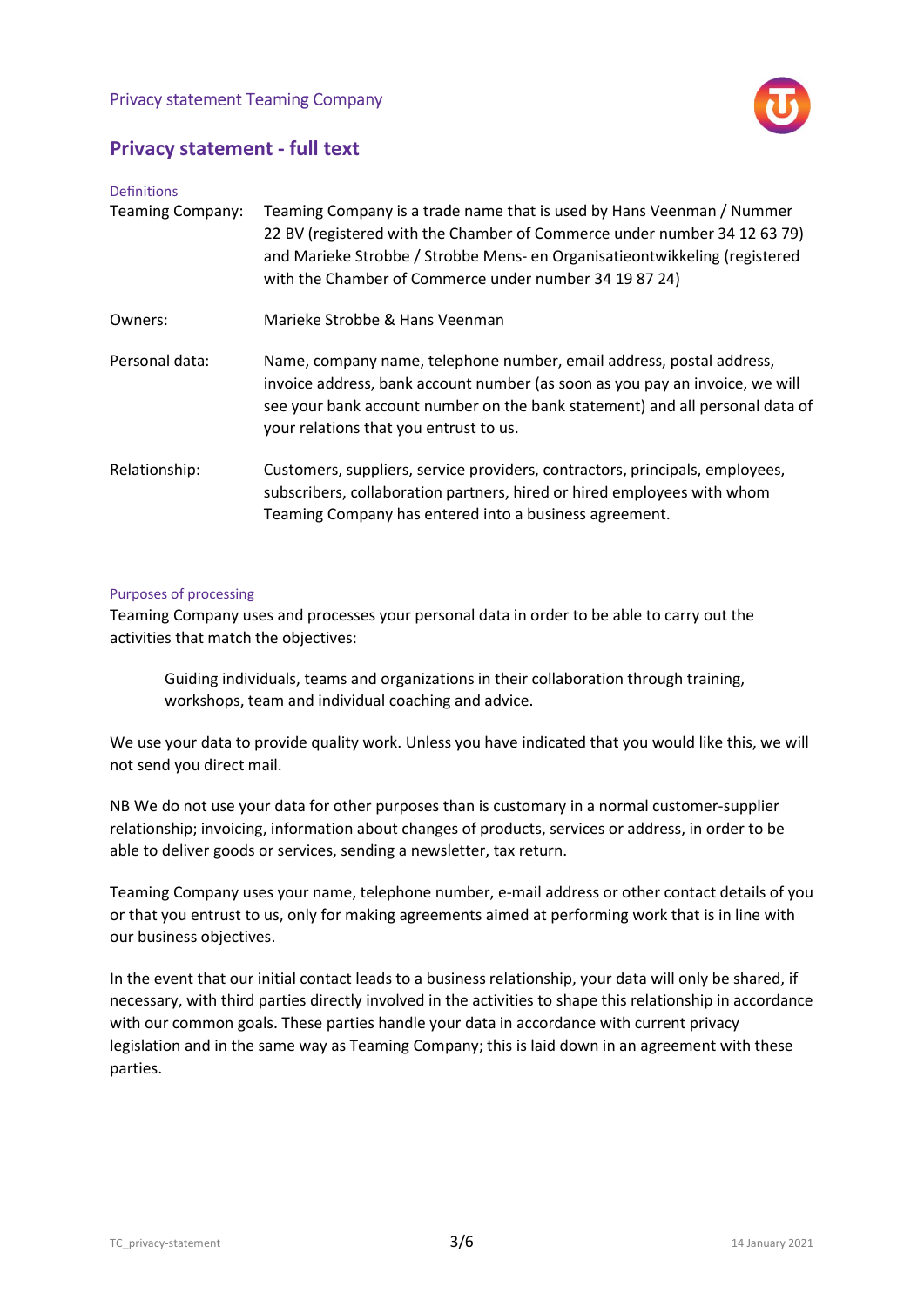

#### Legal basis for processing

Teaming Company processes your personal data on the following legal basis:

- Consent from you as the data subject. You have the right to withdraw your consent to the processing at any time;
- The processing of the personal data is necessary to perform an agreement or arrangement that you have made with us.

## Categories and source(s) of personal data

Teaming Company has obtained your personal data from the following source(s):

- Name, address, place of residence, telephone number and email address are provided by you, including through personal contact and / or because you have given us your business card ;
- If applicable, date of birth, social security number and identity documents are obtained directly from you;
- We receive your bank account number via your bank after payment of an invoice on the statement;
- From the data files or documentation that you entrust to us or have given us for inspection.

## Transfer of personal data

All software suppliers and data storage centers that Teaming Company uses comply with the GDPR.

In terms of data processing in the field of privacy, Teaming Company conforms to the working method of large national and international organizations such as Unit4, Rabobank, ING, Microsoft, Google, KPN, T-mobile or similar organizations and providers in this area and cannot directly influence this.

If these organizations offer a choice, Teaming Company opts for the highest form of privacy protection.

Teaming Company maintains a processing register that states which data is sent to which service providers / processors. If Teaming Company considers the privacy protection measures of these processors sufficiently in line with the due care of privacy protection that Teaming Company itself uses and describes in this privacy agreement, we demonstrably comply with the privacy agreement and the security measures of these service providers as published on their website or otherwise disclosed to us in writing.

If we consider this due care insufficient, we will not cooperate with this processor. If the measures taken are limited, a processor agreement has been concluded with our service providers in which the level of protection of your personal data is agreed in accordance with the GDPR.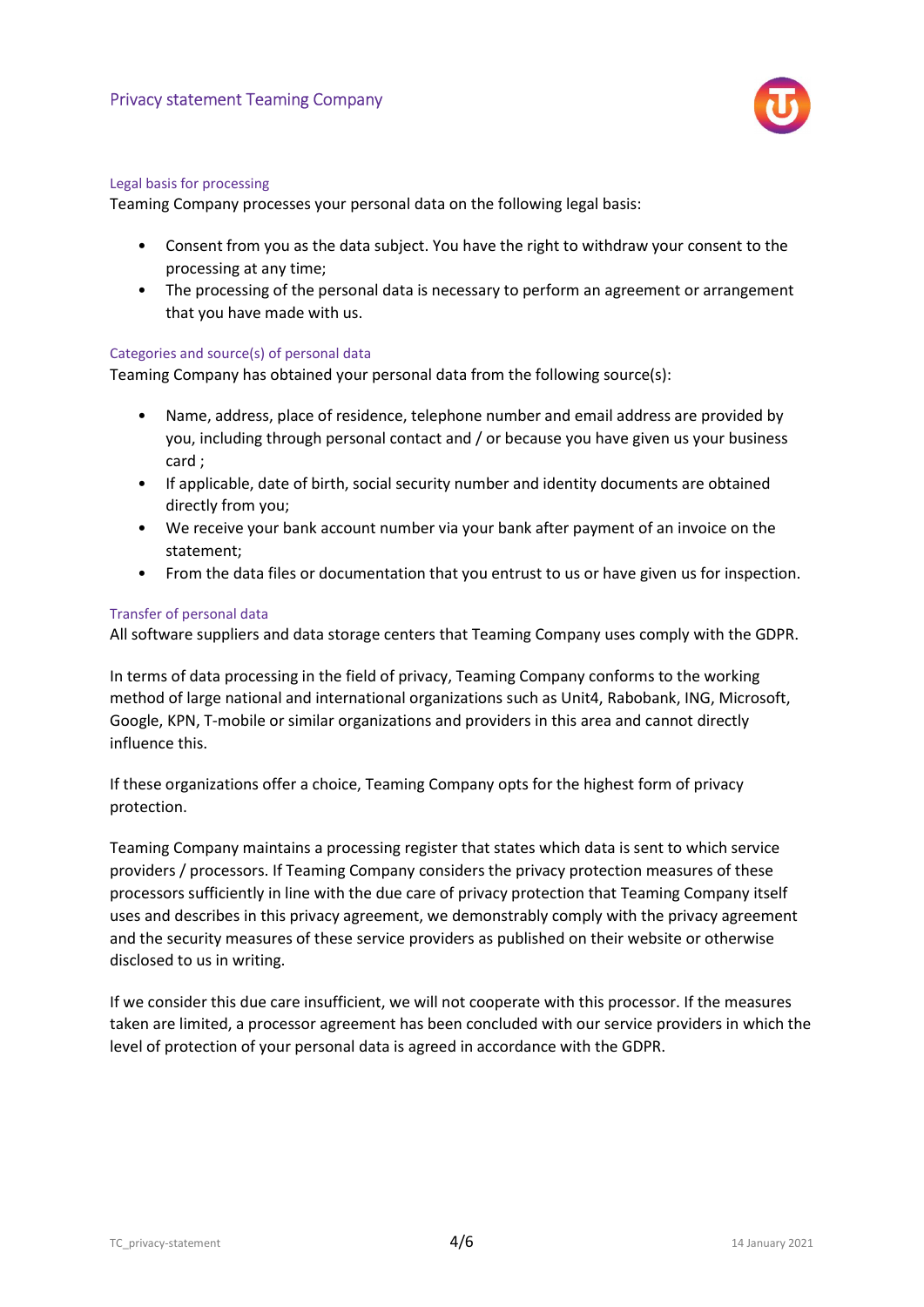

#### Retention period of personal data

If our initial contact does not lead to an assignment or a further e-mail exchange and you do not become our customer, supplier, colleague, participant, cooperation partner, principal or contractor, we will delete your data from our files within 3 months.

Relationship data is stored for up to 7 years after sending or receiving the last invoice.

We do not sell your information to others. If Teaming Company changes owner, we will put you in contact with the new owner if desired. We will not transfer your data.

#### Security

Your personal data will only be sent via media that adhere to at least the same privacy rules as Teaming Company.

We also adhere to the following rules:

- All equipment we use to process personal data is protected with anti-virus, anti-spam and anti-phishing software and firewall security software and hardware;
- Our equipment (smartphone, laptops and PCs) is secured via a pin code that we change periodically, and / or via fingerprint recognition and / or face recognition;
- Screen lock is standard on both our laptops and smartphones;
- We do not use portable storage media (USB sticks, SD cards) for personal data;
- We commit to secrecy and in principle do not provide personal data to external parties;
- If we engage external parties, they are bound by the same obligations: they sign an agreement to this end, including a nondisclosure agreement, in which they declare that they will keep your personal data confidential.

#### Data breach or incident management

Although the chance of a data breach is small, we do have to prepare for it. In the event of a data breach, we will follow the following procedure:

- 1. If the data breach relates to you, we will inform you immediately.
- 2. Should the data breach affect your privacy, we will inform the Dutch Data Protection Authority.
- 3. Each data breach is documented in the incident log: where is the data breach located, what personal data does it concern, on what date did the data breach occur, when was the data breach resolved and how can the breach be prevented in the future?

#### Rights of relations

You have the right to inspect, correct and / or delete the personal data that we process about you. You also have the right to request us to restrict the processing of your personal data and to object to the processing of your personal data.

As a customer you also have the right to request Teaming Company to recover the personal data that you have provided to us in a structured, commonly used and readable form.